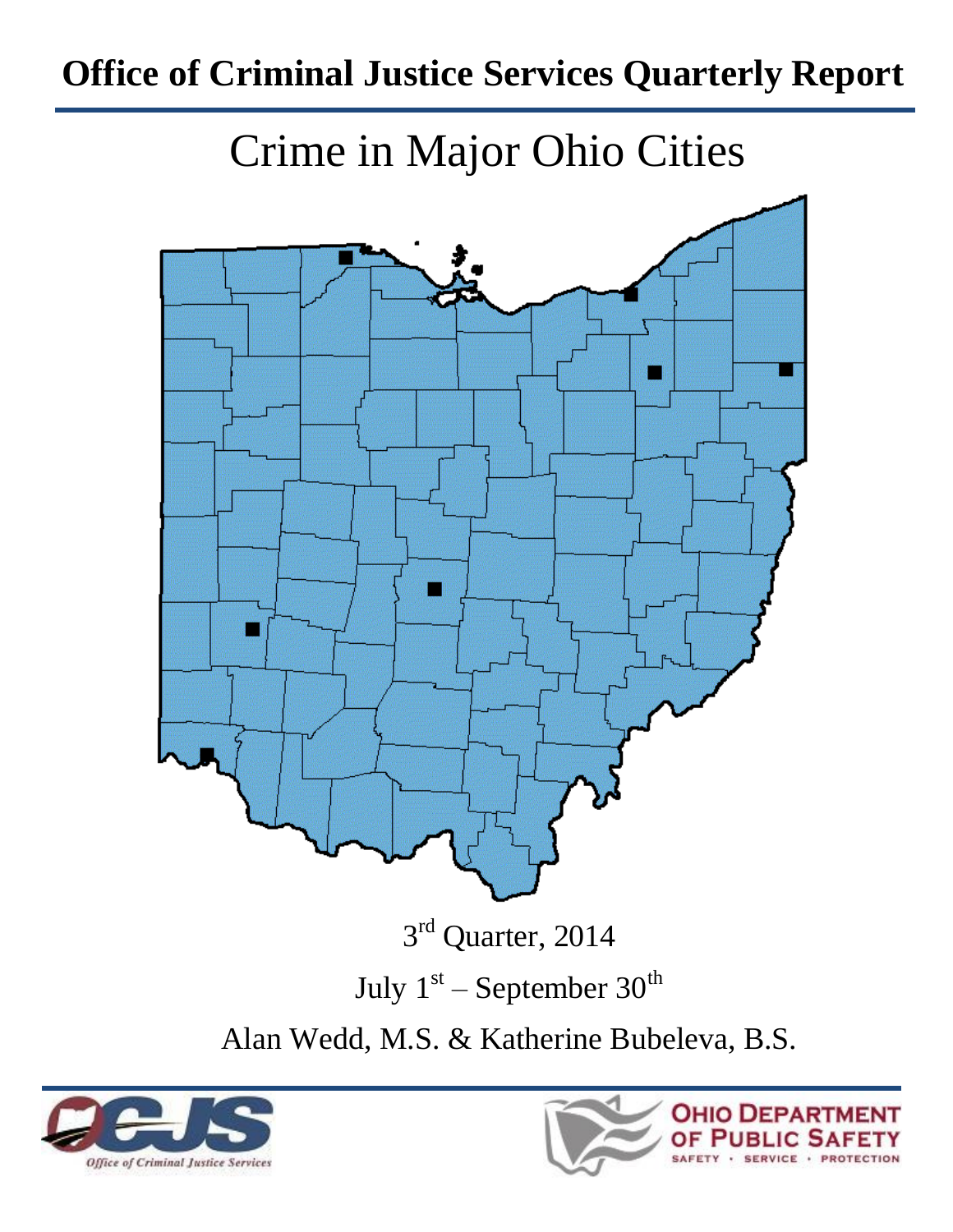### **Overview**

- This report provides information about crimes occurring in major Ohio cities during the third quarter (July  $1^{st}$  –September 30<sup>th</sup>) of 2014. The cities included in this report are Akron, Cincinnati, Cleveland, Columbus, Dayton, Toledo, and Youngstown.
- Data for this report are taken from the Ohio Incident-Based Reporting System (OIBRS). OIBRS is a voluntary crime reporting program that allows Ohio law enforcement agencies to electronically submit crime statistics to state and federal government agencies.
- The data included in this report consist of the seven most severe categories of offenses collected by the FBI's Uniform Crime Reporting (UCR) Program. These offenses are known as Part 1 crimes, and are divided in to two categories: violent crimes (murder, forcible rape, robbery, and aggravated assault) and property crimes (burglary, larceny/theft, motor vehicle theft, and  $arson<sup>1</sup>$ ).
- Data from the third quarter of 2014 are compared to the third quarter of 2013 to provide context.

**Disclaimer:** Data included in this report are preliminary, and only as accurate as the data provided by local law enforcement agencies.

l  $1$  Arson data are omitted from this report due to limited reporting of offenses.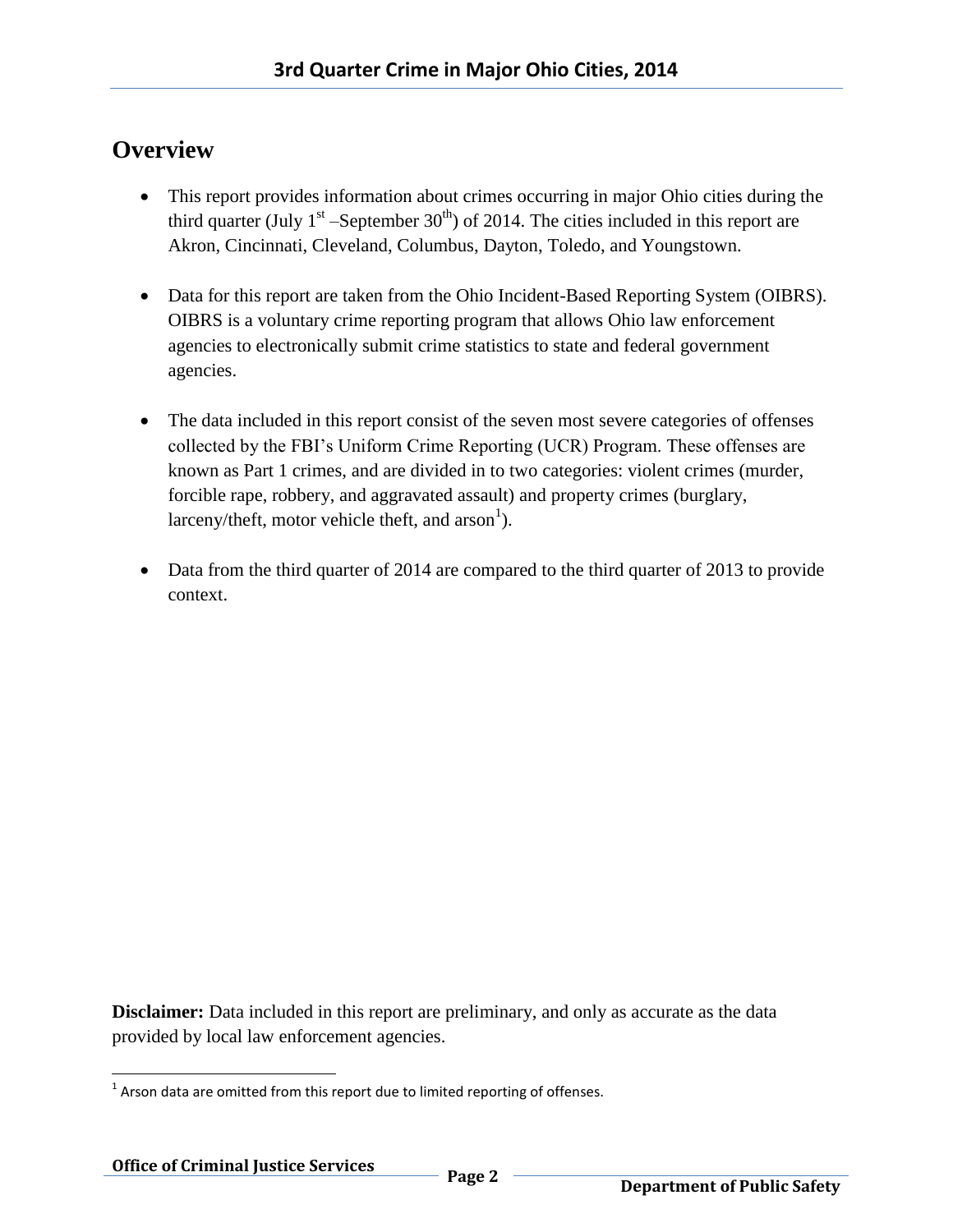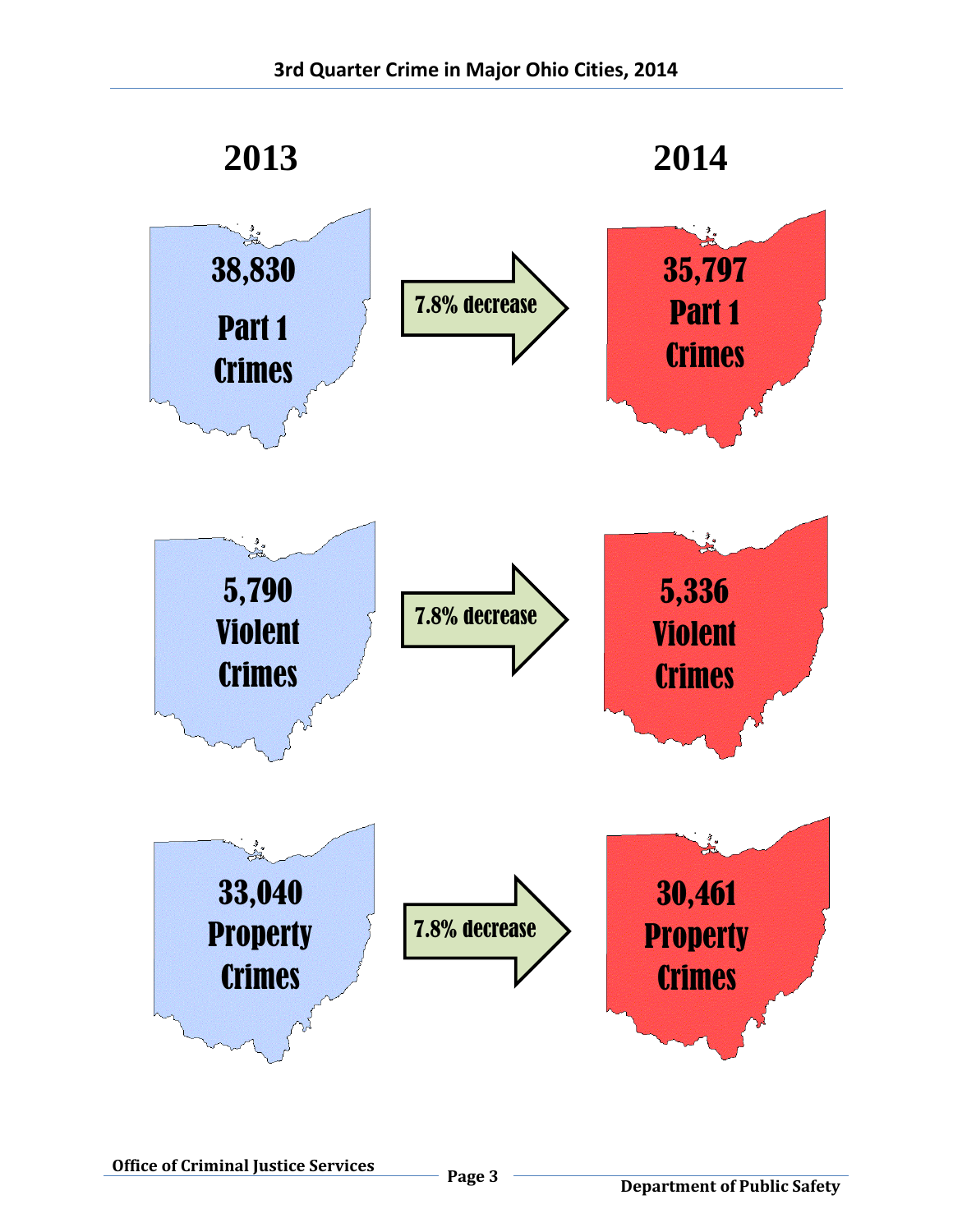#### **Summary**

- A total of 35,797 Part 1 crimes were reported in major Ohio cities during the third quarter of 2014. This represents a **7.8% decrease** from the 38,830 Part 1 crimes reported during the third quarter of 2013.
- The 5,336 violent crimes reported in the third quarter of 2014 represent a **7.8% decrease** from the 5,790 violent crimes reported in the third quarter of 2013.
- The 30,461 property crimes reported in the third quarter of 2014 represent a **7.8% decrease** from the 33,040 property crimes reported in the third quarter of 2013.
- Violent crime increased in Cincinnati, Dayton, and Toledo from the third quarter of 2013 to the third quarter of 2014. Property crime in Akron also increased during the same time period. All other cities showed a decrease in both violent and property crime.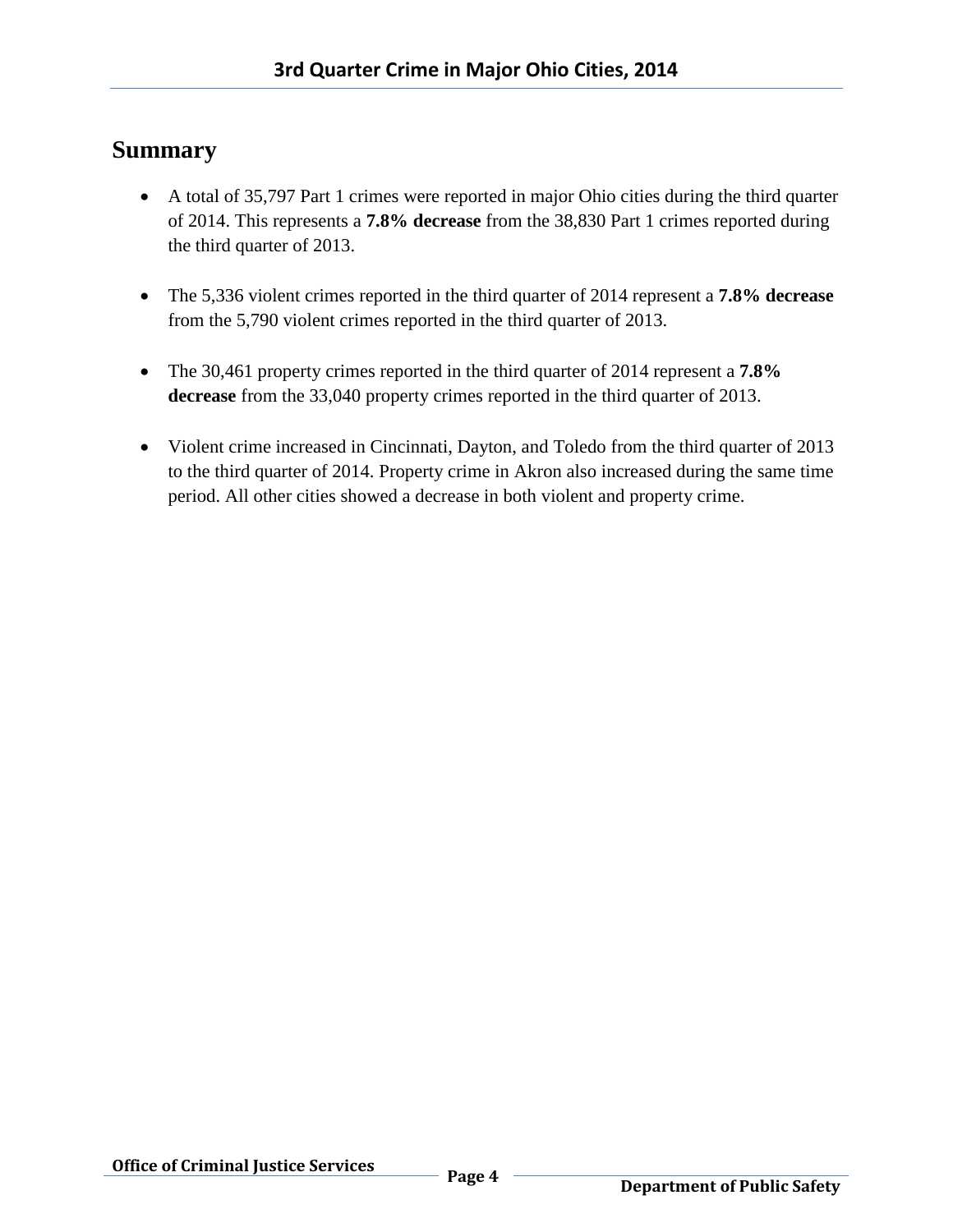## **Violent Crime**

- According to the UCR Program, violent crimes are offenses that involve force or the threat of force. Four different offenses are categorized as violent crimes: murder, forcible rape, robbery, and aggravated assault.
- No categories of violent crime showed an increase from the third quarter of 2013 to the third quarter of 2014.

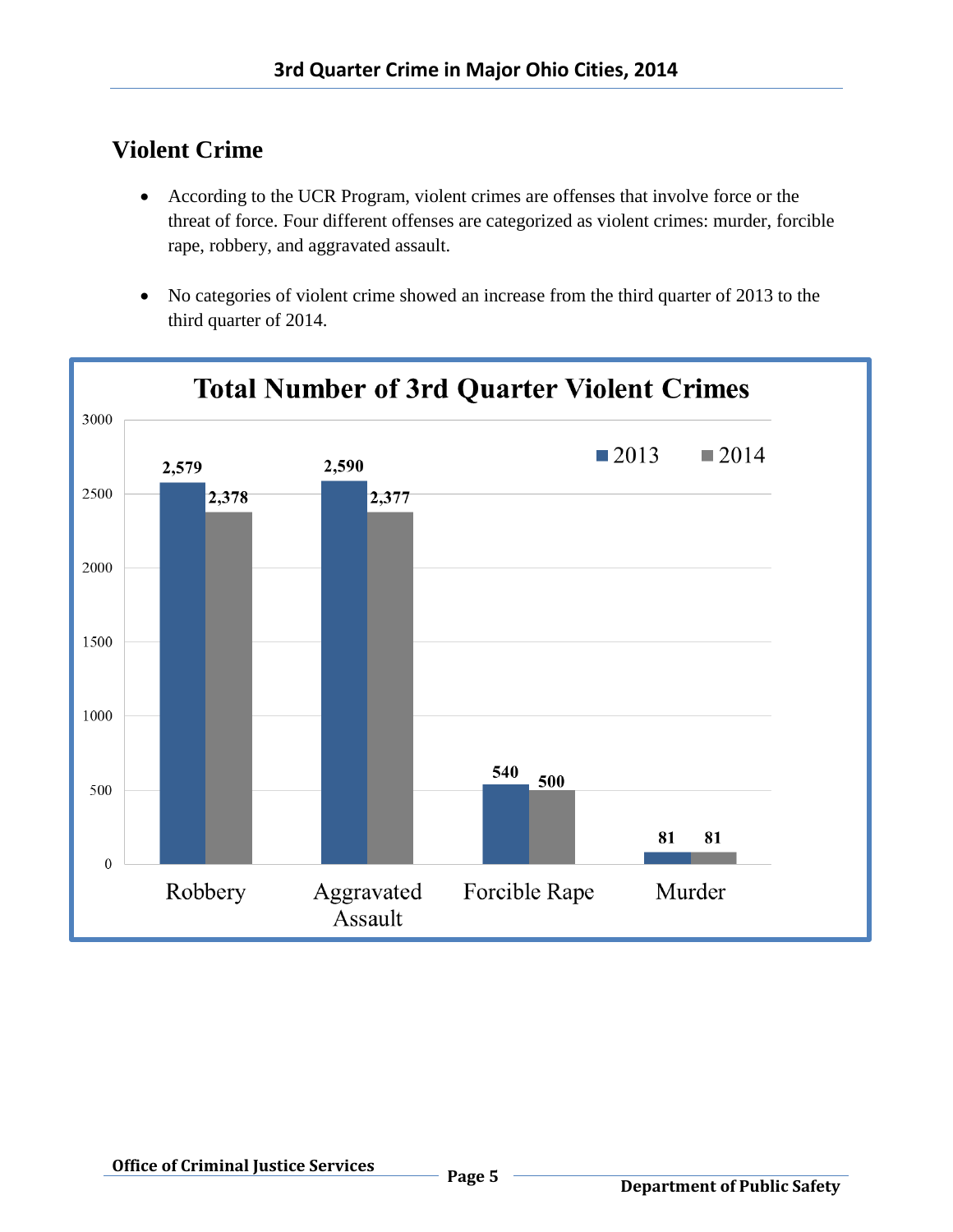|                  |             | <b>TOTAL</b> |        | <b>RATE</b> |                |
|------------------|-------------|--------------|--------|-------------|----------------|
| <b>CITY</b>      |             | 2013 2014    | 2013   | 2014        | % CHANGE       |
| Akron            | 151         | 142          | 76.05  | 71.32       | 6.2% decrease  |
| Cincinnati       | 395         | 360          | 133.20 | 121.24      | 9% decrease    |
| <b>Cleveland</b> | 998         | 880          | 255.29 | 221.77      | 13.1% decrease |
| Columbus         | 617         | 550          | 74.92  | 65.79       | 12.2% decrease |
| Dayton           | 129         | 142          | 91.26  | 100.33      | 9.9% increase  |
| Toledo           | 242         | 270          | 85.21  | 94.01       | 10.3% increase |
| Youngstown       | 47          | 34           | 71.86  | 50.76       | 29.4% decrease |
|                  | 2,579 2,378 |              | 117.21 | 106.90      | 8.8% decrease  |

## 3<sup>rd</sup> Quarter Robbery<sup>2</sup>

- **Robberies decreased by 8.8%** during the third quarter of 2014.
- Dayton and Toledo were the only cities to report an increase in robberies.

|              |       | TOTAL |        | <b>RATE</b> |                |
|--------------|-------|-------|--------|-------------|----------------|
| <b>CITY</b>  | 2013  | 2014  | 2013   | 2014        | % CHANGE       |
| Akron        | 243   | 205   | 122.39 | 102.96      | 15.9% decrease |
| Cincinnati   | 350   | 411   | 118.02 | 138.41      | 17.3% increase |
| Cleveland    | 578   | 566   | 147.85 | 142.64      | 3.5% decrease  |
| Columbus     | 664   | 500   | 80.63  | 59.81       | 25.8% decrease |
| Dayton       | 159   | 162   | 112.48 | 114.47      | 1.8% increase  |
| Toledo       | 504   | 454   | 177.46 | 158.07      | 10.9% decrease |
| Youngstown   | 92    | 79    | 140.66 | 117.94      | 16.2% decrease |
| <b>TOTAL</b> | 2.590 | 2,377 |        | 106.85      | 9.2% decrease  |

## 3<sup>rd</sup> Quarter Aggravated Assault<sup>=</sup>

- **Aggravated assaults decreased by 9.2%** during the third quarter of 2014.
- Cincinnati and Dayton were the only cities to report an increase in aggravated assaults.

 $\overline{\phantom{a}}$ 

 $^{2}$ % change is calculated based on rate. Rate describes the total number of offenses per 100,000 people and is rounded to the nearest hundredth. Rounding may lead to discrepancies for column and row totals.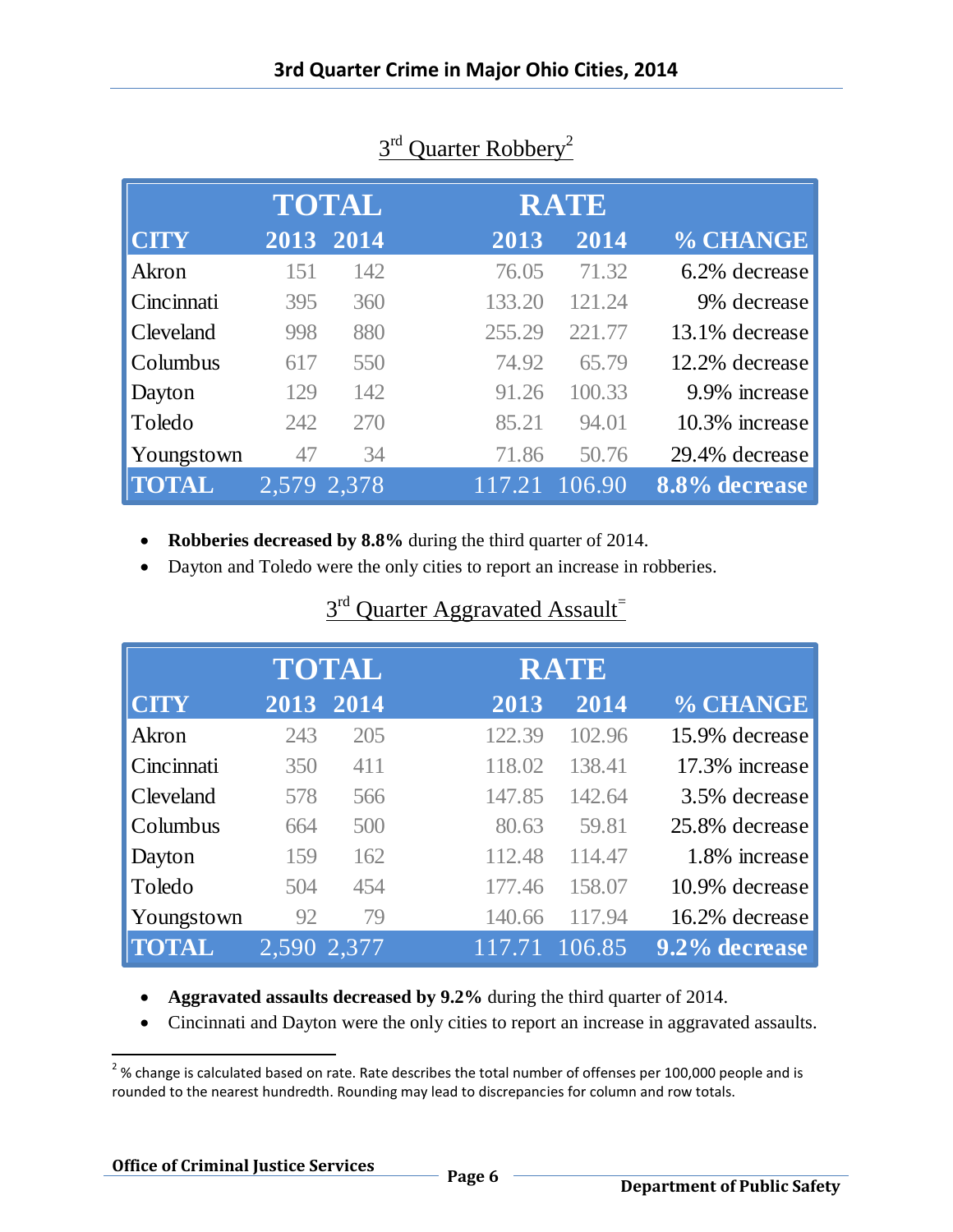|                  |           | TOTAL |       | RATE  |                |
|------------------|-----------|-------|-------|-------|----------------|
| <b>CITY</b>      | 2013 2014 |       | 2013  | 2014  | % CHANGE       |
| Akron            | 53        | 38    | 26.69 | 19.08 | 28.5% decrease |
| Cincinnati       | 59        | 54    | 19.90 | 18.19 | 8.6% decrease  |
| <b>Cleveland</b> | 145       | 125   | 37.09 | 31.50 | 15.1% decrease |
| Columbus         | 211       | 186   | 25.62 | 22.25 | 13.2% decrease |
| Dayton           | 32        | 33    | 22.64 | 23.32 | 3% increase    |
| Toledo           | 30        | 57    | 10.56 | 19.85 | 87.9% increase |
| Youngstown       | 10        |       | 15.29 | 10.45 | 31.6% decrease |
| <b>TOTAL</b>     | 540       | 500   | 24.54 | 22.48 | 8.4% decrease  |

## 3<sup>rd</sup> Quarter Forcible Rape

- **Forcible rapes decreased by 8.4%** during the third quarter of 2014.
- Dayton, and Toledo were the only cities to report an increase in forcible rape offenses.

|              |                | <b>TOTAL</b> |      | <b>RATE</b> |                    |
|--------------|----------------|--------------|------|-------------|--------------------|
| <b>CITY</b>  |                | 2013 2014    | 2013 | 2014        | % CHANGE           |
| Akron        | 6              | 13           | 3.02 | 6.53        | $116.1\%$ increase |
| Cincinnati   | 17             | 15           | 5.73 | 5.05        | 11.9% decrease     |
| Cleveland    | 15             | 17           | 3.84 | 4.28        | 11.7% increase     |
| Columbus     | 25             | 17           | 3.04 | 2.03        | 33% decrease       |
| Dayton       | 4              | 8            | 2.83 | 5.65        | 99.8% increase     |
| Toledo       | 10             | 6            | 3.52 | 2.09        | 40.7% decrease     |
| Youngstown   | $\overline{4}$ | 5            | 6.12 | 7.46        | 22.1% increase     |
| <b>TOTAL</b> | 81             | 81           | 3.68 | 3.64        | 1.1% decrease      |
|              |                |              |      |             |                    |

## 3<sup>rd</sup> Quarter Murder

- **Murders decreased by 1.1%** during the third quarter of 2014.
- Cincinnati, Columbus, and Toledo were the only cities to report a decrease in murders.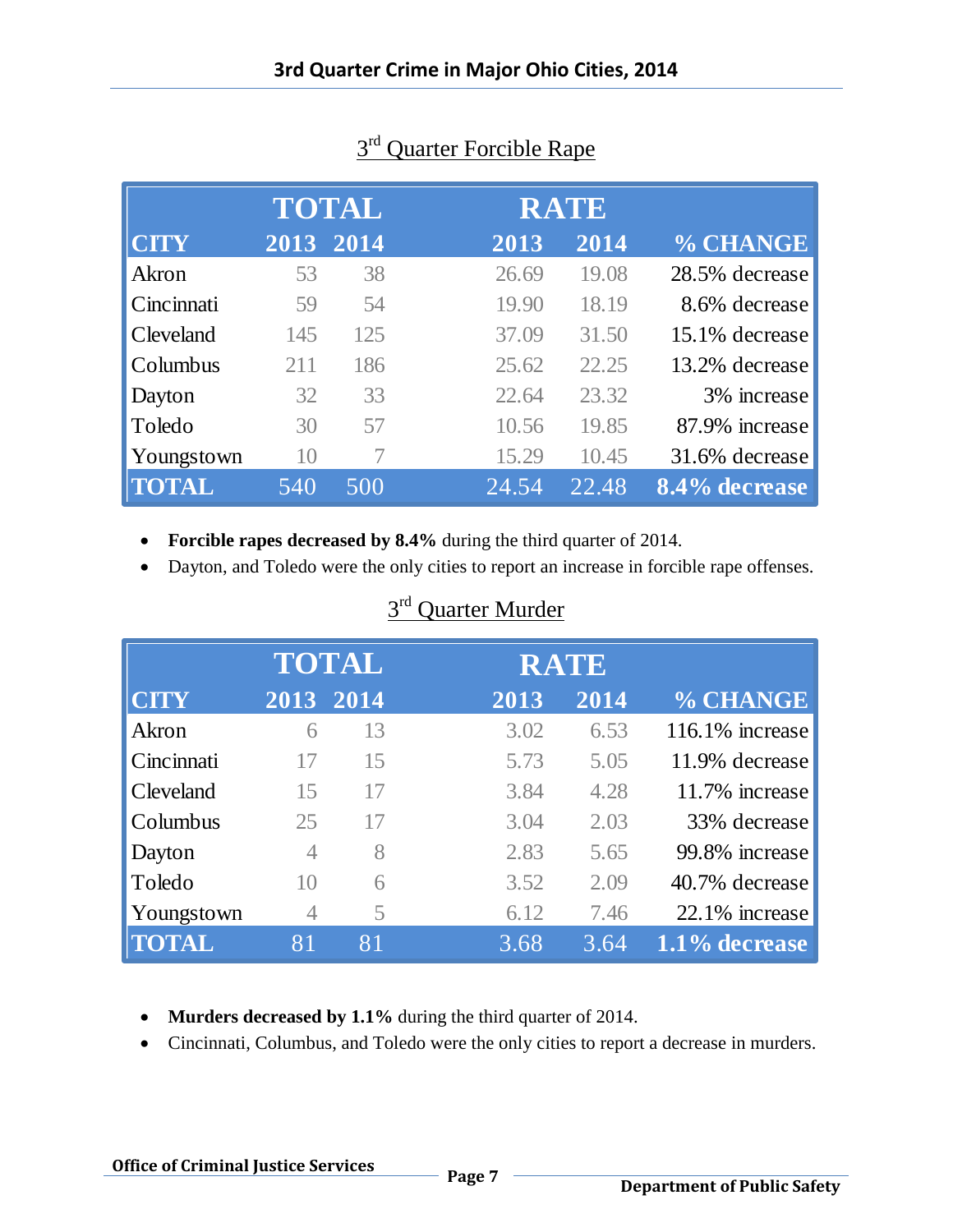## **Property Crimes**

- According to the UCR Program, property crimes are offenses involving the taking of money or property without force or the threat of force against a victim. Three different offenses are categorized as property crime: burglary, larceny-theft, and motor vehicle theft.
- All categories of property crime showed a decrease from the third quarter of 2013 to the third quarter of 2014.

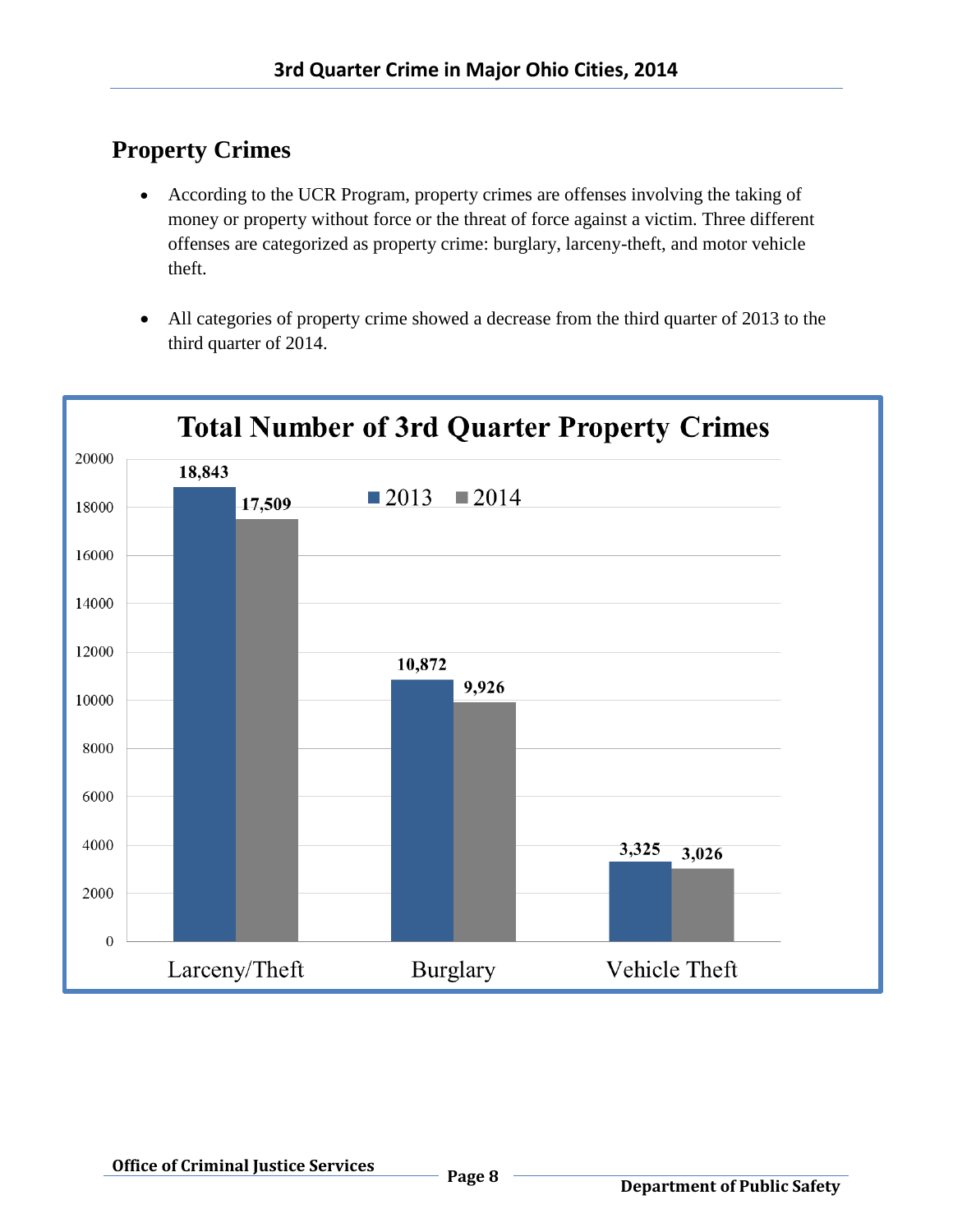|                  | <b>TOTAL</b> |        | <b>RATE</b> |                   |                |
|------------------|--------------|--------|-------------|-------------------|----------------|
| <b>CITY</b>      | 2013         | 2014   | 2013        | 2014              | % CHANGE       |
| Akron            | 1,647        | 1,684  | 829.52      | 845.76            | 2% increase    |
| Cincinnati       | 3,180        | 2,987  |             | 1,072.33 1,005.92 | 6.2% decrease  |
| <b>Cleveland</b> | 4,904        | 4,519  |             | 1,254.45 1,138.82 | 9.2% decrease  |
| Columbus         | 7,333        | 6,723  | 890.43      | 804.23            | 9.7% decrease  |
| Dayton           | 1,322        | 1,185  | 935.21      | 837.30            | 10.5% decrease |
| Youngstown       | 457          | 411    | 698.72      | 613.60            | 12.2% decrease |
| <b>TOTAL</b>     | 18,843       | 17.509 | 983.29      | 903.77            | 8.1% decrease  |

#### 3<sup>rd</sup> Quarter Larceny/Theft<sup>3</sup>

**Larceny/theft offenses decreased by 8.1%** during the third quarter of 2014.

Akron was the only city to report increases in the total number of larceny/theft offenses.

#### 3<sup>rd</sup> Quarter Burglary

|              | <b>TOTAL</b> |       | <b>RATE</b> |        |                |
|--------------|--------------|-------|-------------|--------|----------------|
| <b>CITY</b>  | 2013         | 2014  | 2013        | 2014   | % CHANGE       |
| Akron        | 858          | 856   | 432.14      | 429.91 | 0.5% decrease  |
| Cincinnati   | 1,559        | 1,368 | 525.71      | 460.69 | 12.4% decrease |
| Cleveland    | 2,456        | 2,198 | 628.25      | 553.91 | 11.8% decrease |
| Columbus     | 3,114        | 2,866 | 378.13      | 342.84 | 9.3% decrease  |
| Dayton       | 806          | 891   | 570.18      | 629.56 | 10.4% increase |
| Toledo       | 1,579        | 1,320 | 555.96      | 459.60 | 17.3% decrease |
| Youngstown   | 500          | 427   | 764.47      | 637.48 | 16.6% decrease |
| <b>TOTAL</b> | 10,872       | 9.926 | 494.11      | 446.20 | 9.7% decrease  |

- **Burglaries decreased by 9.7%** during the third quarter of 2014.
- Dayton was the only city to report an increase in burglaries.

3 Data for Toledo larceny/theft offenses are not available.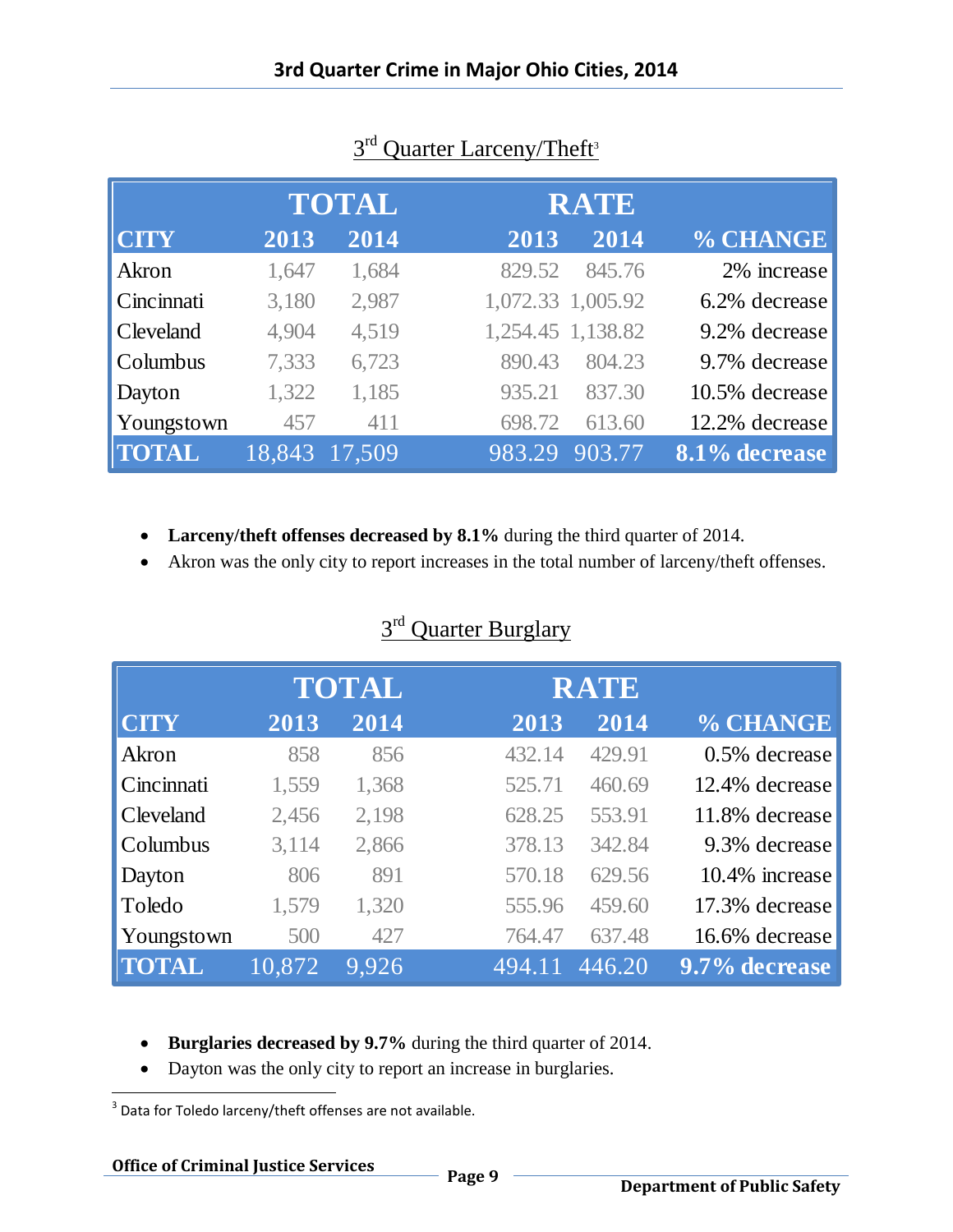|              | <b>TOTAL</b> |       | <b>RATE</b> |        |                |
|--------------|--------------|-------|-------------|--------|----------------|
| <b>CITY</b>  | 2013         | 2014  | 2013        | 2014   | % CHANGE       |
| Akron        | 197          | 173   | 99.22       | 86.89  | 12.4% decrease |
| Cincinnati   | 432          | 262   | 145.68      | 88.23  | 39.4% decrease |
| Cleveland    | 1,235        | 1,263 | 315.91      | 318.28 | 0.8% increase  |
| Columbus     | 862          | 816   | 104.67      | 97.61  | 6.7% decrease  |
| Dayton       | 162          | 144   | 114.60      | 101.75 | 11.2% decrease |
| Toledo       | 361          | 306   | 127.11      | 106.54 | 16.2% decrease |
| Youngstown   | 76           | 62    | 116.20      | 92.56  | 20.3% decrease |
| <b>TOTAL</b> | 3.325        | 3.026 | 151.11      | 136.03 | 10% decrease   |

#### 3<sup>rd</sup> Quarter Motor Vehicle Theft

- **Motor vehicle thefts decreased by 10.0 %** during the third quarter of 2014.
- Cleveland was the only city to report an increase in motor vehicle thefts.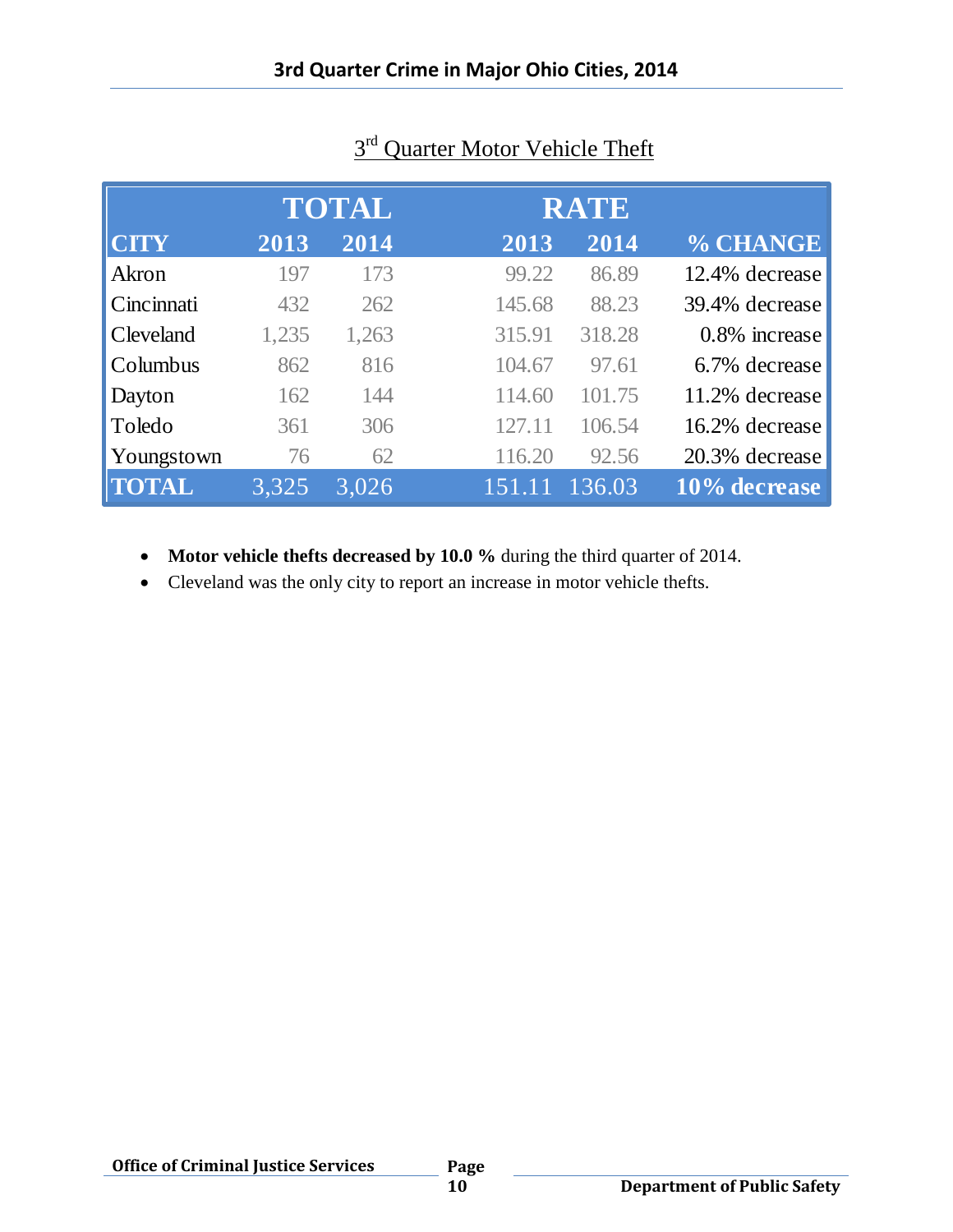| Violent Crime 2014 YTD: January $1st$ – September 30 <sup>th</sup> |                |       |                                   |               |              |  |
|--------------------------------------------------------------------|----------------|-------|-----------------------------------|---------------|--------------|--|
| <b>CITY</b>                                                        | <b>ROBBERY</b> |       | <b>AGG. ASSAULT FORCIBLE RAPE</b> | <b>MURDER</b> | <b>TOTAL</b> |  |
| Akron                                                              | 323            | 664   | 118                               | 23            | 1,128        |  |
| Cincinnati                                                         | 1,002          | 987   | 159                               | 54            | 2,202        |  |
| Cleveland                                                          | 2,340          | 1,528 | 382                               | 45            | 4,295        |  |
| Columbus                                                           | 1,591          | 1,452 | 539                               | 67            | 3,649        |  |
| Dayton                                                             | 413            | 450   | 95                                | 25            | 983          |  |
| Toledo                                                             | 694            | 1,152 | 139                               | 18            | 2,003        |  |

10 10 356<br>
10 356<br>
27 10 356<br>
27 10 356<br>
27 14,616 **TOTAL 6,457 6,459 1,458 242 14,616** 

#### **3rd Quarter Crime in Major Ohio Cities, 2014**

### Property Crime 2014 YTD: January 1<sup>st</sup> – September 30<sup>th</sup>

| <b>CITY</b>      | <b>LARCENY/THEFT</b> | <b>BURGLARY</b> | <b>VEHICLE THEFT</b> | <b>TOTAL</b> |
|------------------|----------------------|-----------------|----------------------|--------------|
| Akron            | 4,260                | 2,134           | 415                  | 6,809        |
| Cincinnati       | 7,880                | 3,659           | 794                  | 12,333       |
| <b>Cleveland</b> | 11,790               | 5,624           | 3,111                | 20,525       |
| Columbus         | 17,640               | 7,153           | 2,253                | 27,046       |
| Dayton           | 3,348                | 2,102           | 406                  | 5,856        |
| Toledo           | N/A                  | 3,493           | 815                  | 4,308        |
| Youngstown       | 1,119                | 1,106           | 191                  | 2,416        |
| <b>TOTAL</b>     | 46,037               | 25,271          | 7,985                | 79,293       |